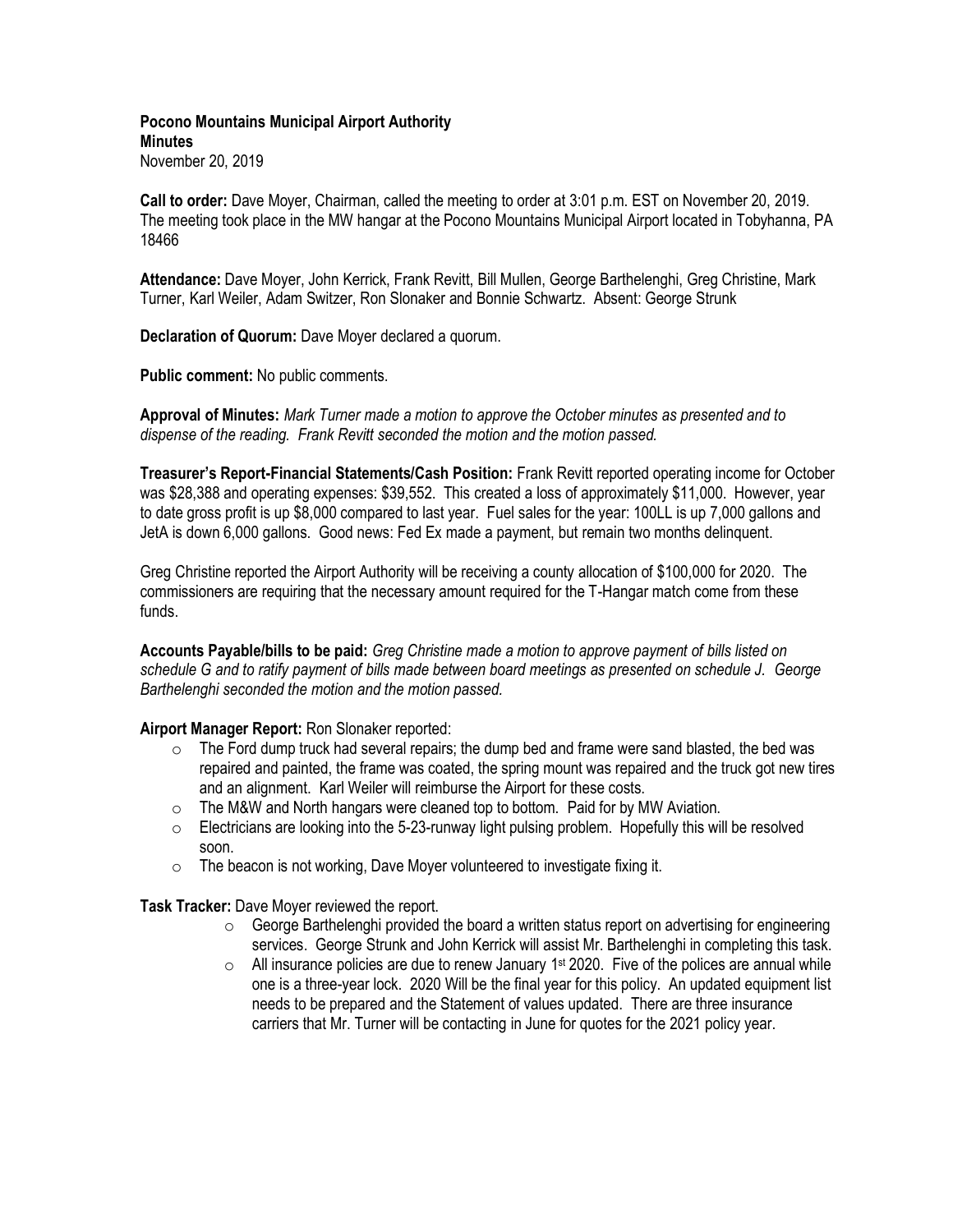**Delta Airport Consultants:** Adam Switzer provided some updates on the projects.

Task Order #4-Construct North Ramp Taxiways (Delta Project 15128)-Construction Phase: This project was declared substantially complete on September 30, 2019. When Leeward clarifies the pavement repair, Delta will prepare a change order for Leeward to adjust the contract time and add the two additional works items. Dave Moyer signed the contract amendment for the additional 56 contract days totaling \$78,620.

Task Order #5-Construct T-Hangars: This project commenced on November 4, 2019. The concrete footers are complete and block will be installed in the coming weeks. The Coolbaugh Township issued the building permit for the foundation only. They issued a Code Review letter on October 28 requesting numerous revisions. Most of the revisions were not significant, but will require a re-submission of the plans and permit set. There are two significant items the Township is requiring: (1) a sidewalk between the hangar site and the parking lot to facilitate ADA travel to the restroom (2) detail on the firewall. Grimm will perform the work on the firewall. They are recommending using drywall instead of a masonry wall. The board agreed for Grimm to use drywall for the firewall. As for the sidewalk, Dave Moyer will have the Township visit the site to determine if it's necessary to have the sidewalk extend from the hangar site.

Fuel Farm: Funding for the project was discussed at the Planning Session. There is a shortage of local funding (\$135,000) for the construction that needs to be addressed.

Snow Removal Equipment Building (SRE): The BOA will support a 2-bay building and they will allow the plans to depict future expansion by others. The Authority could negotiate with the bidder to construct, or assist in the construction of an expansion. Delta is moving forward with preparing the contract.

## **Old Business:**

*Tree Removal/State Game Lands:* The state has all the necessary information to proceed moving this project to completion.

*NPDES permit annual testing:* Rettew will be performing the PH testing in real time and not at the lab. They also need to prepare an Emergency Response Plan.

*US GAO Study on Proprietary Exclusive Rights:* As an airport operator, the airport retains certain rights (i.e.- fuel sales, land lease, own all buildings, etc.). Once an outside party is given access (i.e.-Moyer Aviation), this opens the door to allow other parties access to the airport for the same purpose. A study is being taken by the US GAO to determine the extent to which airports are exercising their exclusive rights. Greg Christine volunteered to contact the department and request additional information on the study and, if possible, answer any questions they may ask.

## **Committees:**

*Marketing:* Bill Mullen reported he has been receiving many requests to have the Huey appear at events in 2020. This may be the last year for the Huey to tour.

*Finance:* No update;

*Security/EOP:* No update;

*Building and Grounds:* No update;

*Human Resources:* No update.